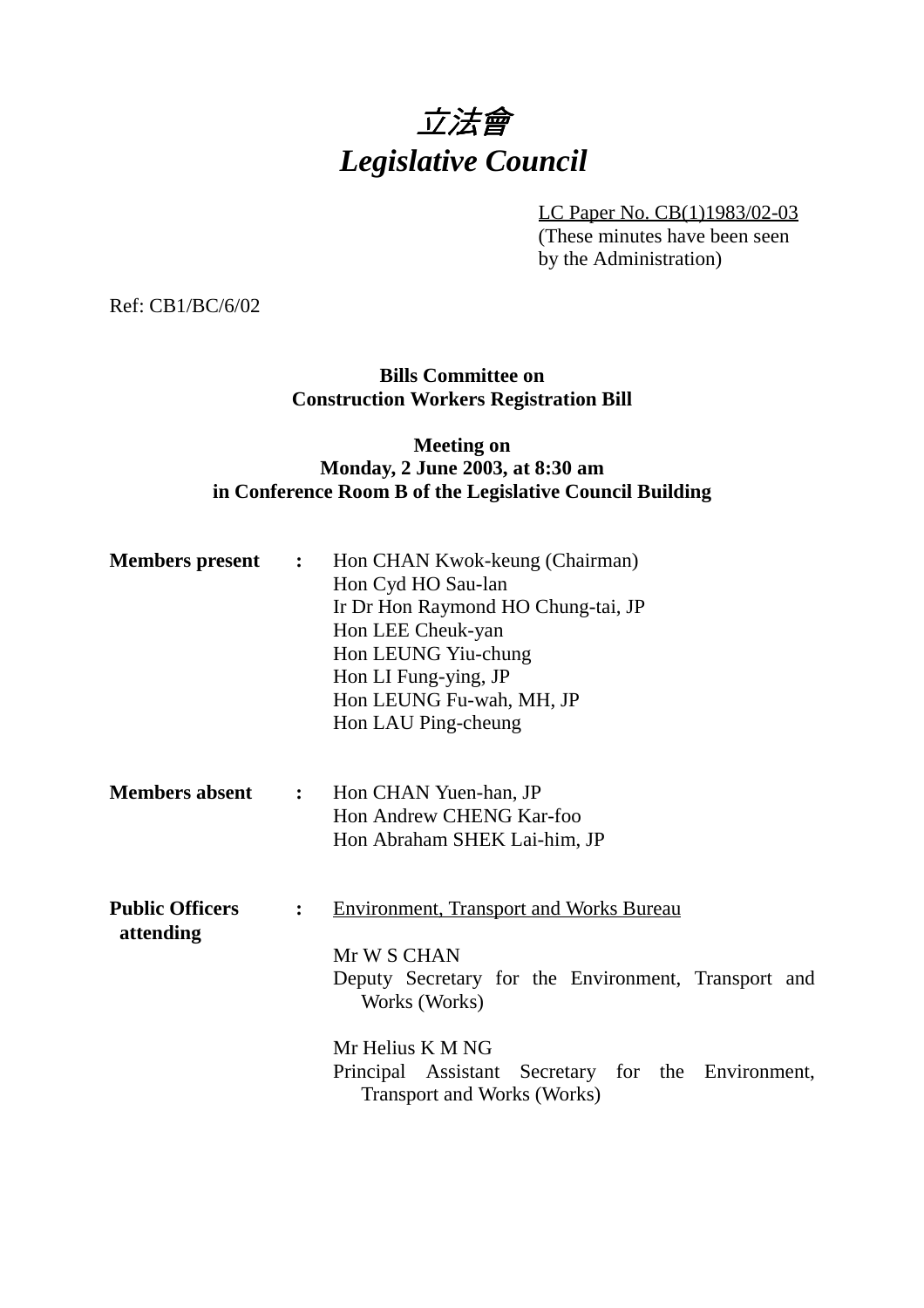### Department of Justice

Mr Lawrence S Y PENG Senior Assistant Law Draftsman

| <b>Clerk in attendance :</b>                | Mr Andy LAU<br>Chief Assistant Secretary (1)2  |
|---------------------------------------------|------------------------------------------------|
| <b>Staff in attendance :</b> Miss Monna LAI | <b>Assistant Legal Adviser 7</b>               |
|                                             | Ms Alice AU<br>Senior Assistant Secretary (1)5 |

#### Action

#### **I Election of Chairman**

1 Ms Cyd HO, the member who had the highest precedence among members of the Bills Committee, presided over the election of Chairman. Mr CHAN Kwokkeung was nominated by Ms LI Fung-ying and the nomination was seconded by Mr LEE Cheuk-yan. Mr CHAN accepted the nomination. There being no other nominations, Mr CHAN Kwok-keung was elected Chairman of the Bills Committee. He then took over the chair.

| $\mathbf{I}$ | <b>Meeting with the Administration</b>                        |                                         |
|--------------|---------------------------------------------------------------|-----------------------------------------|
|              | (LC Paper No. CB(3)464/02-03                                  | - The Bill;                             |
|              | Ref: ETWB(CR)(W)150/101                                       | - Legislative Council Brief;            |
|              | LC Paper No. LS67/02-03                                       | - Legal Service Division Report;        |
|              | LC Paper No. CB(1)1811/02-03                                  | - Background brief on the Bill prepared |
|              |                                                               | by the Legislative Council Secretariat; |
|              | LC Paper No. $CB(1)1805/02-03(01)$ - Letter dated 21 May 2003 | from                                    |
|              |                                                               | Assistant Legal Adviser to<br>the       |
|              |                                                               | Administration; and                     |
|              | LC Paper No. CB(1)1805/02-03(02) -                            | The Administration's reply dated 27     |
|              |                                                               | May 2003 to the Assistant Legal         |
|              |                                                               | Adviser)                                |

2. The Bills Committee deliberated (Index of proceedings attached at **Annex A**).

Admin 3. The Bills Committee requested the Administration to consider and provide further information on the following issues to facilitate their consideration of the Bill: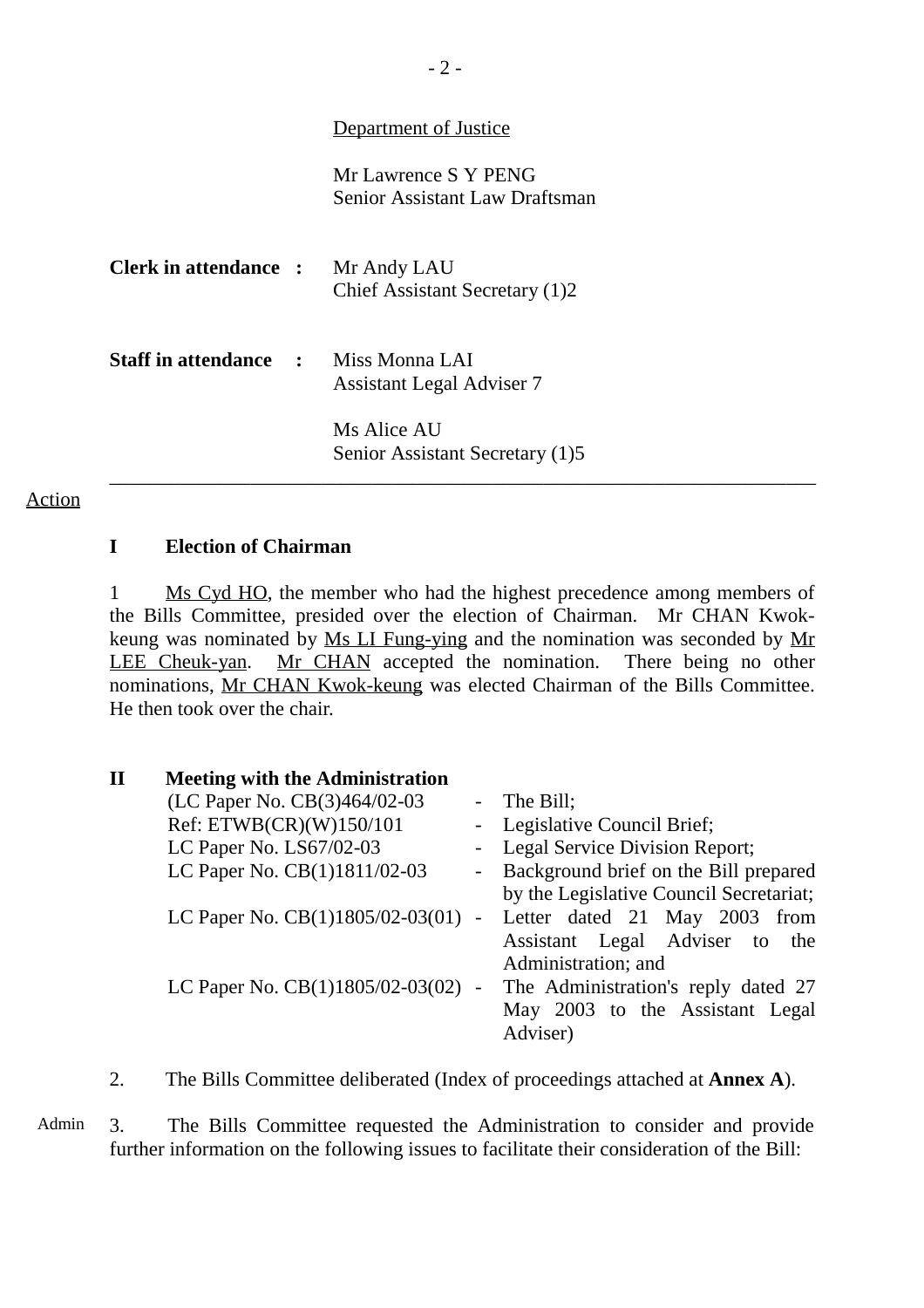- (a) to provide information on various means to facilitate the workers in having their past experience certified;
- (b) to provide information on the development of trade unions in the past ten years, including a breakdown of the number of trade unions and their membership numbers;
- (c) to provide information on the scope of "construction work" for the purpose of the construction workers registration system and whether non-structural works such as alteration of drainage systems or decoration works in existing buildings fell within the scope of "construction work";
- (d) to provide information on cost estimate of an appeal lodged under the Bill with reference to the costs of other similar appeals lodged under other ordinances;
- (e) to consider refining the composition of the Qualifications Committee, Review Committee and Appeal Board panel without making specific reference to the names of the trade associations or trade unions; and
- (f) to consider expanding the composition of the Construction Workers Registration Authority (the Authority) and Qualifications Committee to include professional bodies with a view to balancing the interest of trade associations and trade unions.

## **III Any other business**

4. The Bills Committee agreed to invite public views on the Bill. Apart from posting a notice of invitation for public views on the LegCo website, invitation letters would be sent to interested parties including trade associations, trade unions and professional bodies. Members were requested to propose deputations to be invited to give views on the Bill.

5. The Bills Committee further agreed that the next meeting would be held on Tuesday, 24 June 2003, at 10:45 am to receive public views and continue discussion with the Administration.

6. There being no other business, the meeting ended at 10:30 am.

Council Business Division 1 Legislative Council Secretariat 17 June 2003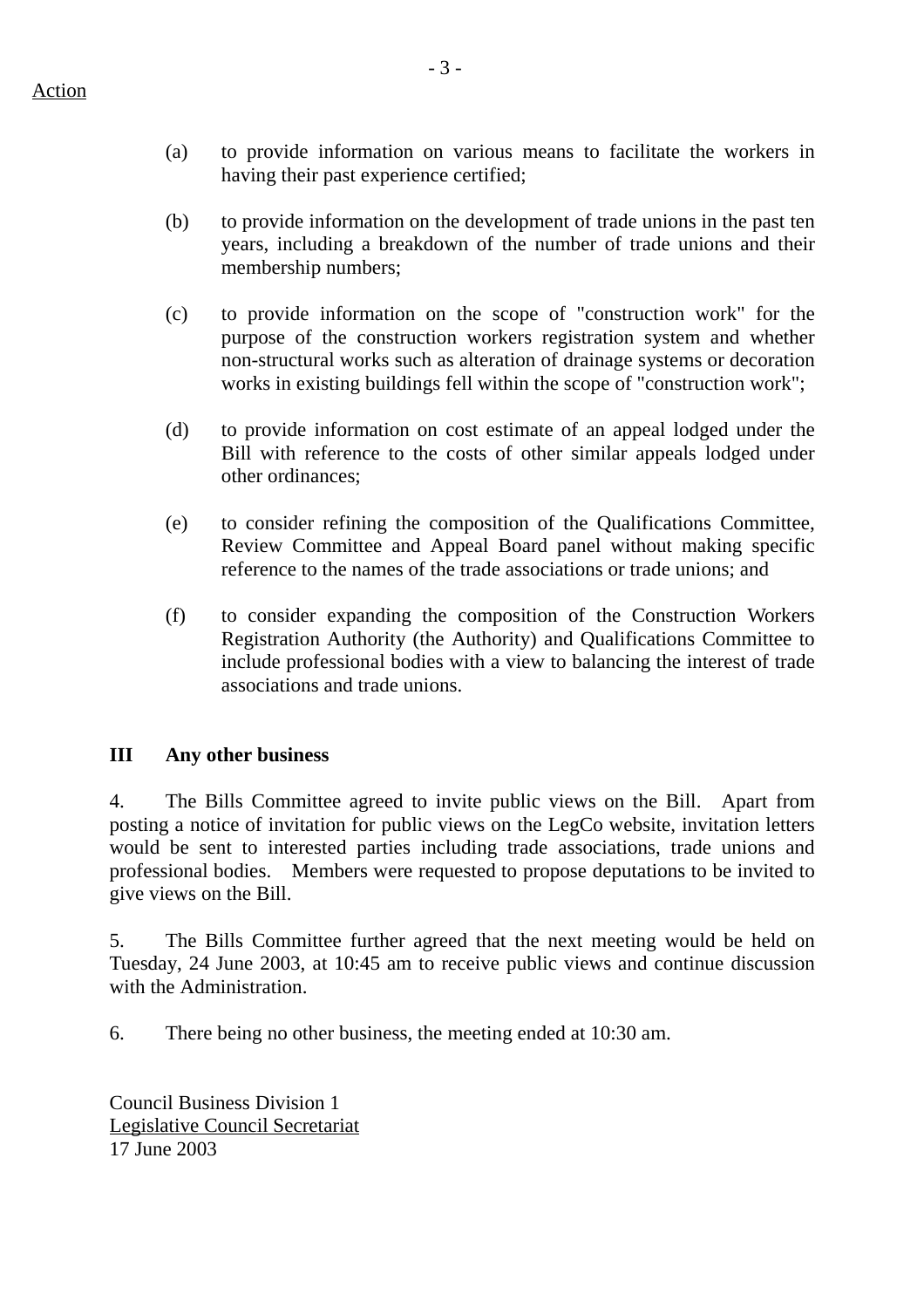#### **Proceedings of the meeting of the Bills Committee on Construction Workers Registration Bill Monday, 2 June 2003, at 8:30 am in Conference Room B of the Legislative Council Building**

| <b>Time</b>          | <b>Speaker</b>                                   | Subject(s)                                                                                                                                                                                                                                                                                                                                                                                                                                                                                                                                                                                                                                                                                                                                    | <b>Action</b><br>required                                                                                                                       |  |  |  |  |  |
|----------------------|--------------------------------------------------|-----------------------------------------------------------------------------------------------------------------------------------------------------------------------------------------------------------------------------------------------------------------------------------------------------------------------------------------------------------------------------------------------------------------------------------------------------------------------------------------------------------------------------------------------------------------------------------------------------------------------------------------------------------------------------------------------------------------------------------------------|-------------------------------------------------------------------------------------------------------------------------------------------------|--|--|--|--|--|
|                      |                                                  |                                                                                                                                                                                                                                                                                                                                                                                                                                                                                                                                                                                                                                                                                                                                               |                                                                                                                                                 |  |  |  |  |  |
|                      | Agenda Item I - Election of Chairman             |                                                                                                                                                                                                                                                                                                                                                                                                                                                                                                                                                                                                                                                                                                                                               |                                                                                                                                                 |  |  |  |  |  |
| $000000 -$<br>000024 | Ms Cyd HO                                        | <b>Election of Chairman</b>                                                                                                                                                                                                                                                                                                                                                                                                                                                                                                                                                                                                                                                                                                                   |                                                                                                                                                 |  |  |  |  |  |
|                      | Agenda Item II - Meeting with the Administration |                                                                                                                                                                                                                                                                                                                                                                                                                                                                                                                                                                                                                                                                                                                                               |                                                                                                                                                 |  |  |  |  |  |
| $000025 -$<br>000943 | Administration                                   | Introduction of the Bill                                                                                                                                                                                                                                                                                                                                                                                                                                                                                                                                                                                                                                                                                                                      |                                                                                                                                                 |  |  |  |  |  |
| $000944 -$<br>002140 | Ms LI Fung-ying<br>Administration<br>Chairman    | Relaxation of<br>qualifying period<br>$\blacksquare$<br>for<br>proposed exemption from registration as<br>"skilled worker"<br>Viable means to facilitate the workers in<br>having their past experience certified with<br>reference to the practical difficulties<br>encountered by practicising Chinese<br>medicine practitioners in respect of<br>certification of past experience<br>Representation of trade unions under the<br>Working Group on the Registration of<br><b>Construction Workers</b><br>Reference to the qualifying period of 6<br>years for exemption from registration as<br>electrical workers under the Electricity<br>Ordinance (Cap. 406) and the resulting<br>safety concern expressed by the trade<br>associations | Administration<br>to<br>provide<br>further<br>information on means<br>facilitate<br>to<br>certification<br>of<br>workers'<br>past<br>experience |  |  |  |  |  |
| $002141 -$<br>003454 | Mr LEE Cheuk-yan<br>Administration               | Relaxation of qualifying period<br>$\overline{\phantom{a}}$<br>for<br>proposed exemption from registration as<br>"skilled worker"<br>Lack of consultation with trade unions<br>Impact on salary level of construction<br>workers<br>Effectiveness of the proposed registration<br>system in ensuring the quality<br>of<br>construction works                                                                                                                                                                                                                                                                                                                                                                                                  |                                                                                                                                                 |  |  |  |  |  |
| $003455 -$<br>005324 | Mr LEUNG Yiu-chung<br>Administration             | Stance of trade associations on 10-year<br>qualifying period for exemption<br>Impact on the salary level of construction<br>workers<br>Criteria for determining the exemption<br>qualifying period<br>Viable means to facilitate the workers in<br>having their past experience certified with<br>reference to the practical difficulties<br>encountered by practicising Chinese<br>medicine practitioners in respect of<br>certification of past experience                                                                                                                                                                                                                                                                                  | Administration<br>to<br>provide information on<br>the development of<br>trade unions in the past<br>ten years                                   |  |  |  |  |  |